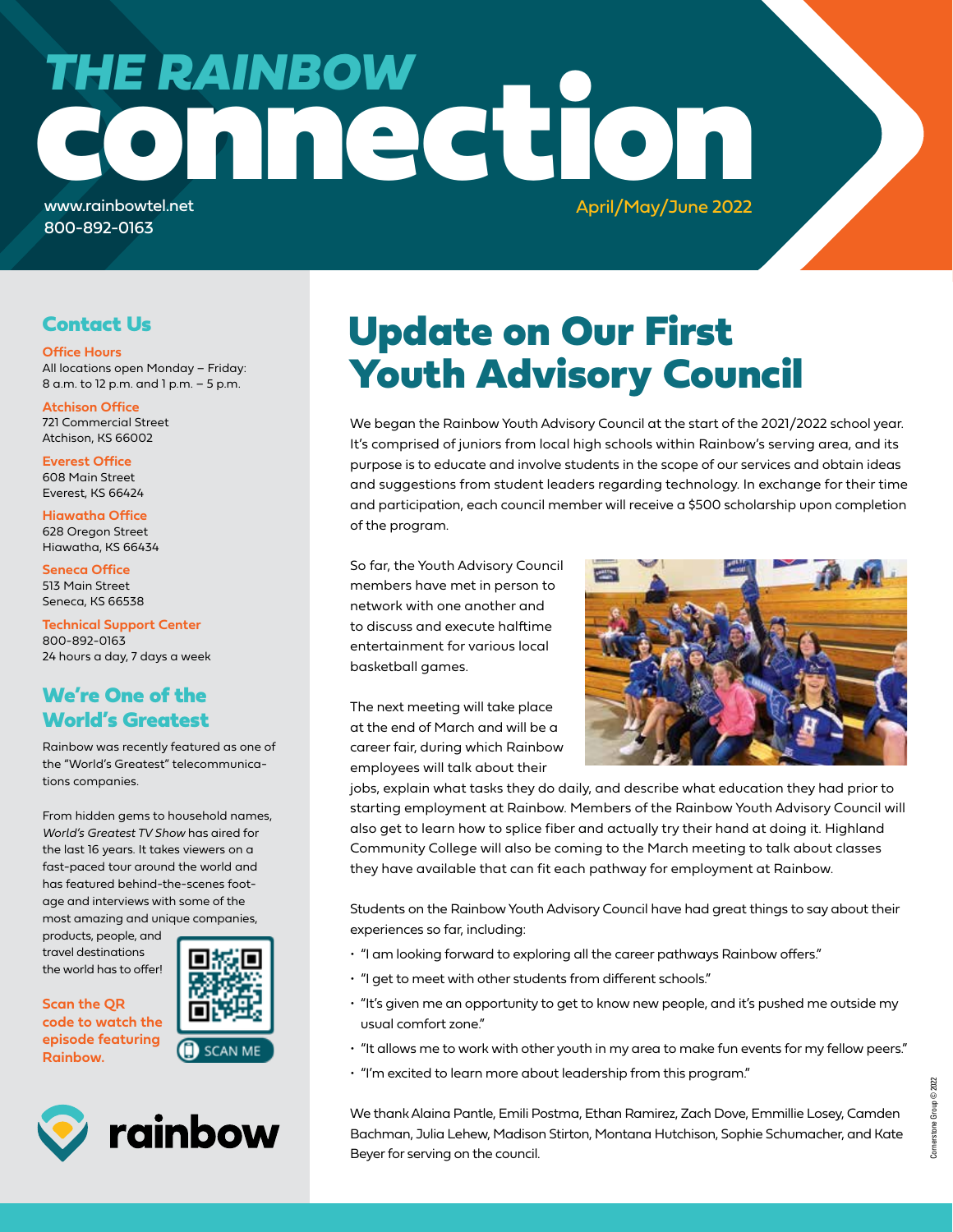#### Try Our Interactive Streaming TV Tool

Our interactive streaming TV tool helps you find the best streaming service for you based on the networks and shows you watch.

If you're new to streaming — no worries! Here's a quick explanation to help get you up to speed: Streaming is watching TV over your Rainbow Internet connection. With today's applications and streaming devices, you can stream programming on your television sets as well your computer, tablet, and smartphone. While Rainbow will not be the provider for your streaming service—you'll subscribe to that separately

—its content can be delivered over the Rainbow Internet connection at your home.

**Scan the QR code to learn more or call Rainbow at 800-892-0163.**







Gig Internet is equivalent to 1,000 Mbps, making it 100 times faster than the 100 Mbps Internet found in many U.S. households. Why so fast? Because Gig Internet runs on a fiber-optic line, making it capable of much higher bandwidth than the traditional copper lines of most DSL and cable connections.

Lucky households with Gig Internet experience dramatic benefits while enjoying online activities like these:

- **Streaming Video** All that bandwidth means lag-free streaming on Netflix (and other streaming services) even when family members are watching different shows on different devices simultaneously. But the real advantage with Gig Internet is that 4K streaming, which uses four to five times as much data as a 1080p stream, will be free from the frustrating loading and buffer times often experienced with standard Internet.
- **Online Gaming** Anybody who's ever lost a match due to a laggy Internet connection will love the upgrade to Gig speeds. Since Gig Internet is symmetrical, meaning its upload and download speeds are the same, gamers don't ever need to worry about slow ping rates and spotty connections. Faster upload speeds are also a boon for activities such as streaming gameplay with services like Twitch.
- Immersive Media The super-fast upload and download speeds of Gig Internet make more immersive media, such as 360-degree video and virtual reality applications, more accessible. As higher data capacity goes mainstream in the years ahead, you can expect new media formats to take advantage of this opportunity, just as streaming video exploded when broadband became mainstream.

Another major reason for busy households to choose Gig Internet is to provide an excellent online experience for many users and devices. For example, a family of six can each be doing their own thing—from watching 4K movies to streaming music to attending virtual classes or meetings—without an Internet hiccup.

*See if Gig speeds are available in your area by visiting rainbowtel.net/ residential or calling 800-892-0163.*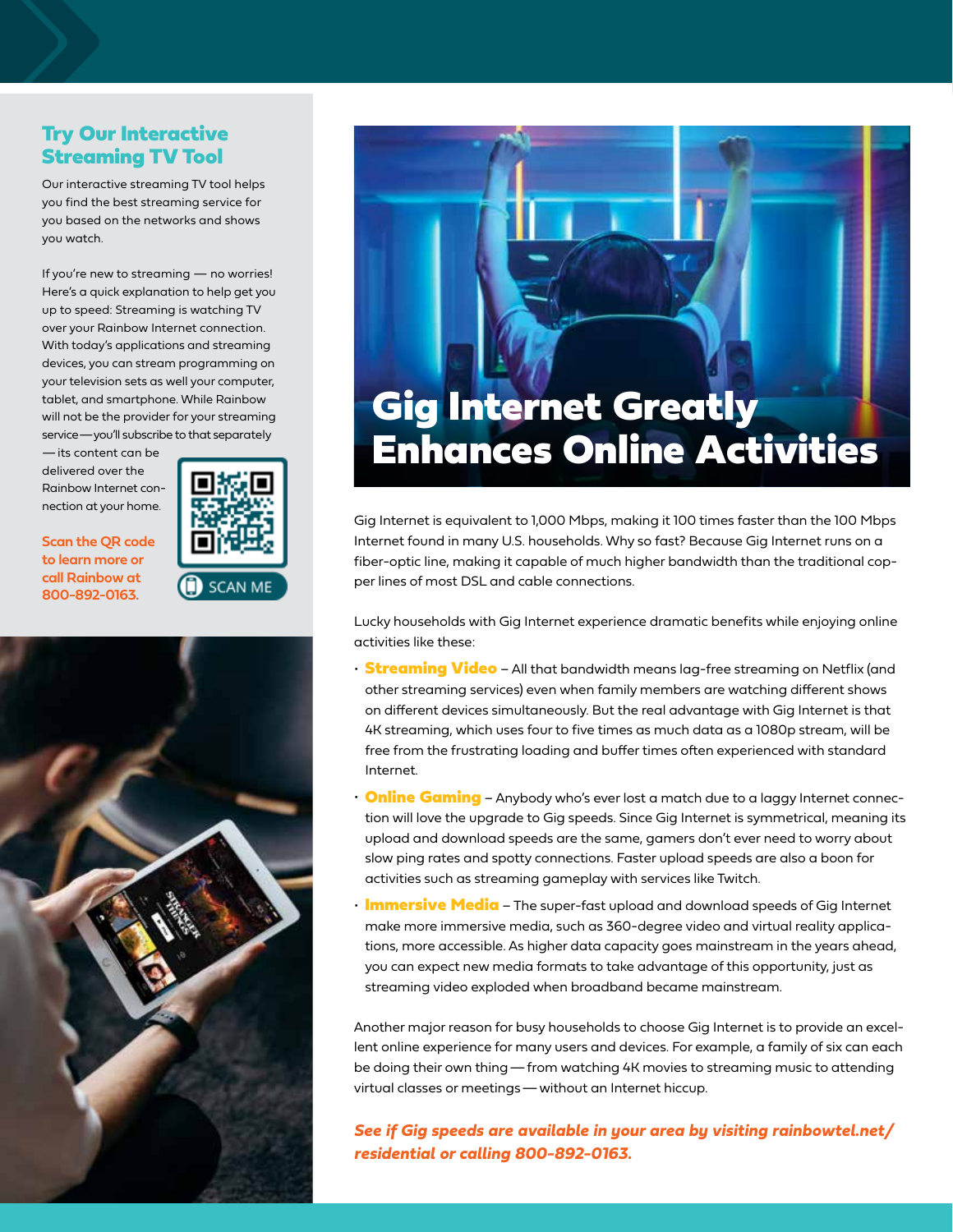## Affordable Connectivity Program Replaces Emergency Broadband Benefit

The Affordable Connectivity Program (ACP) is a long-term FCC program that provides federally funded discounts on Internet service and connected devices to low-income households. The ACP replaces the temporary Emergency Broadband Benefit (EBB) program developed in 2020 to address pandemic-related challenges to Internet access.

The ACP provides a discount of up to \$30 per month toward Internet service for eligible households and up to \$75 per month for households on qualifying Tribal lands. Eligible households can also receive a one-time discount of up to \$100 to purchase a laptop, desktop computer, or tablet from participating providers.

Households enrolled in the EBB Program as of December 31, 2021, will continue to receive their current EBB monthly benefit during the 60-day transition period ending March 1, 2022, and if their eligibility is based on criteria that still qualify for the ACP, they will not be required to submit a new application to enroll in ACP. These households may also subscribe to a different Internet service offering if they wish.

Households can qualify for the ACP by showing that at least one member of their household meets one of the following criteria:

- Participates in the FCC's Lifeline Program
- Has household income at or below 200% of federal poverty limit (level adjusted from EBB)
- Participates in a Lifeline-qualifying government program
- Received a Federal Pell Grant in the current award year



- Participates in free & reduced-price school lunch program or school breakfast program
- Participates in the Special Supplemental Nutritional Program for Women, Infants and Children (WIC) process
- Medicaid
- Supplemental Nutrition Assistance Program (SNAP)
- Supplemental Security Income (SSI)
- Federal Public Housing Assistance
- Veterans and Survivors Pension Benefit
- Tribal Programs for Residents for Qualifying Tribal Lands

*For complete details, visit www.rainbowtel.net/acp. You can also call Rainbow at 800-892-0163 with questions.*

#### Take Your Wi-Fi to the Next Level

Are you experiencing slower than expected performance from your home's Wi-Fi network? It could be the result of wireless interference coming from one or more of these sources:

- Walls and floors are blocking wireless signals.
- Appliances and electronics are emitting radio frequency.
- Other Wi-Fi networks are using the same channel as your own Wi-Fi network.

Rainbow Premium Wi-Fi can help you solve your Wi-Fi issues. For a small monthly fee, Rainbow technicians will handle Wi-Fi network installation with a new router, as well as troubleshooting and ongoing maintenance. You'll enjoy expanded coverage in your home and experience the benefits of having more control over your home's Wi-Fi network.

**To learn more or upgrade to Premium Wi-Fi, scan the QR code or visit rainbowtel.net/wifi.**